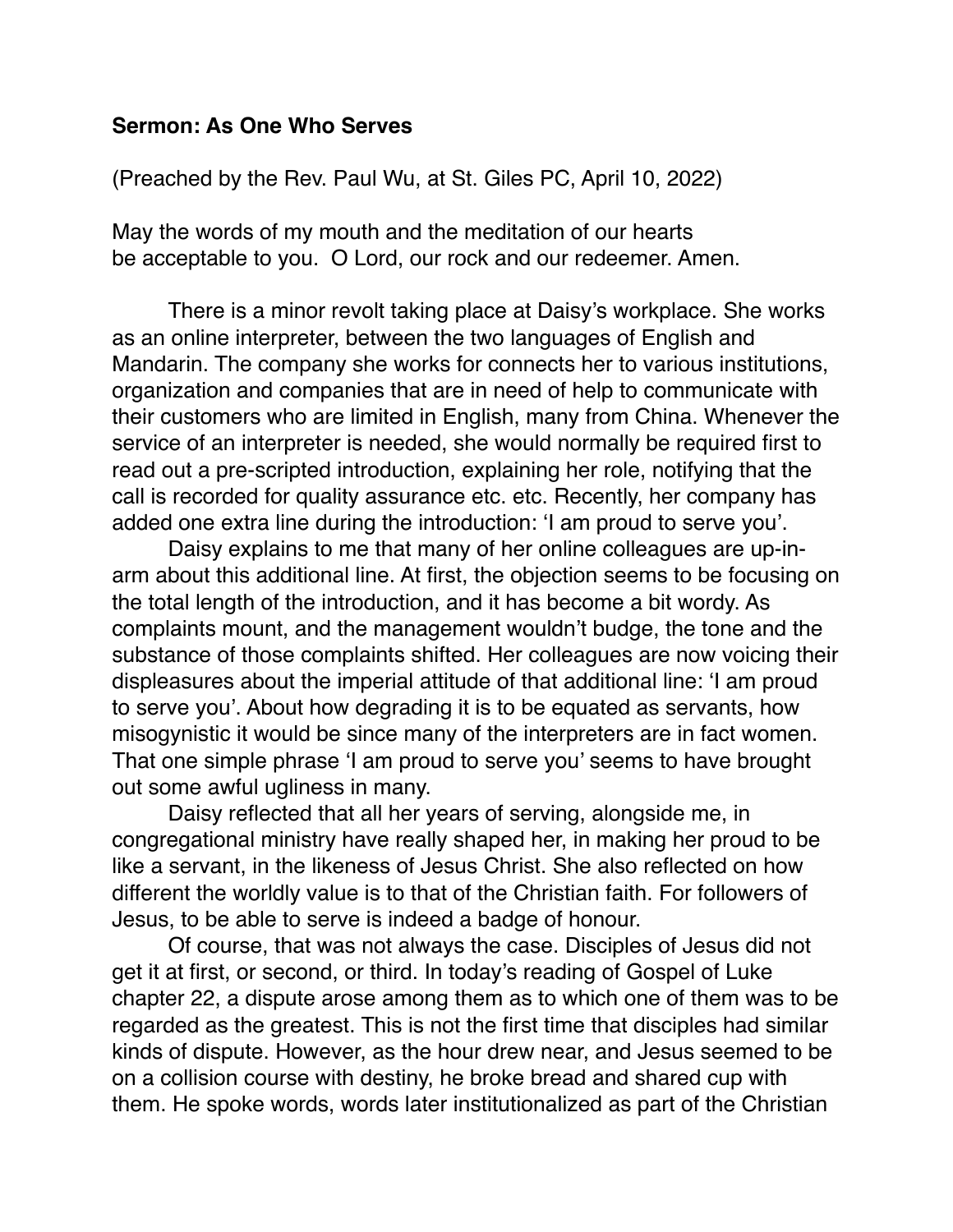liturgy when the community of faith observes the Holy Communion: "This is my body, which is given for you. Do this in remembrance of me. This cup that is poured out for you is the new covenant in my blood. Do this in remembrance of me."

It was in the context of that last meal, as the disciples had sensed, correctly as it turned out that the kairos, the appointed hour was near. What they had conveniently overlooked, perhaps forgotten, was the suffering that Jesus had predicted he would face. What the disciples were looking ahead, too far ahead, was the coming glory of the Son of Man. And in that glory, while sitting on the throne of judgement, the disciples wanted to know who among them was the greatest—they had wanted to make sure, relatively speaking, who would be in the position of power, kind of like second in command to Jesus.

To that dispute, Jesus gently reminded them, "The kings of the Gentiles lord it over them; and those in authority over them are called benefactors. But not so with you; rather the greatest among you must become like the youngest, and the leader like one who serves."

As if to clarify his point, Jesus asked the disciples this question: "For who is greater, the one who is at the table or the one who serves?" From a worldly perspective, the answer is obvious—the one at the table is obviously greater! Yet, Jesus asked again, rhetorical, "but I am among you as one who serve"

**As the one who serves**, and in stating so, Jesus set for us a model of servant leadership. He did not spell out in details, such as a 5-point summary, on what a servant leader should do or would be. Rather Jesus lay his life out for us all to see, in what is says, what he does, how he feels, and how he acts. His entire life is that of a servant leader. Following Jesus is not as simple as that often repeated slogan of WWJD—what would Jesus do. Rather, we are called, as Apostle Paul urges us in Philippians 2:5, to have the same mindset as that of Christ Jesus.

Many Bible scholars view the passage of Philippians 2:5-11 as an ancient hymn, song by the community of faith. So in a way Paul wasn't just teaching us, he was in fact singing to us.

"who, though he was in the form of God, did not regard equality with God as something to be exploited, but emptied himself, taking the form of a slave, being born in human likeness."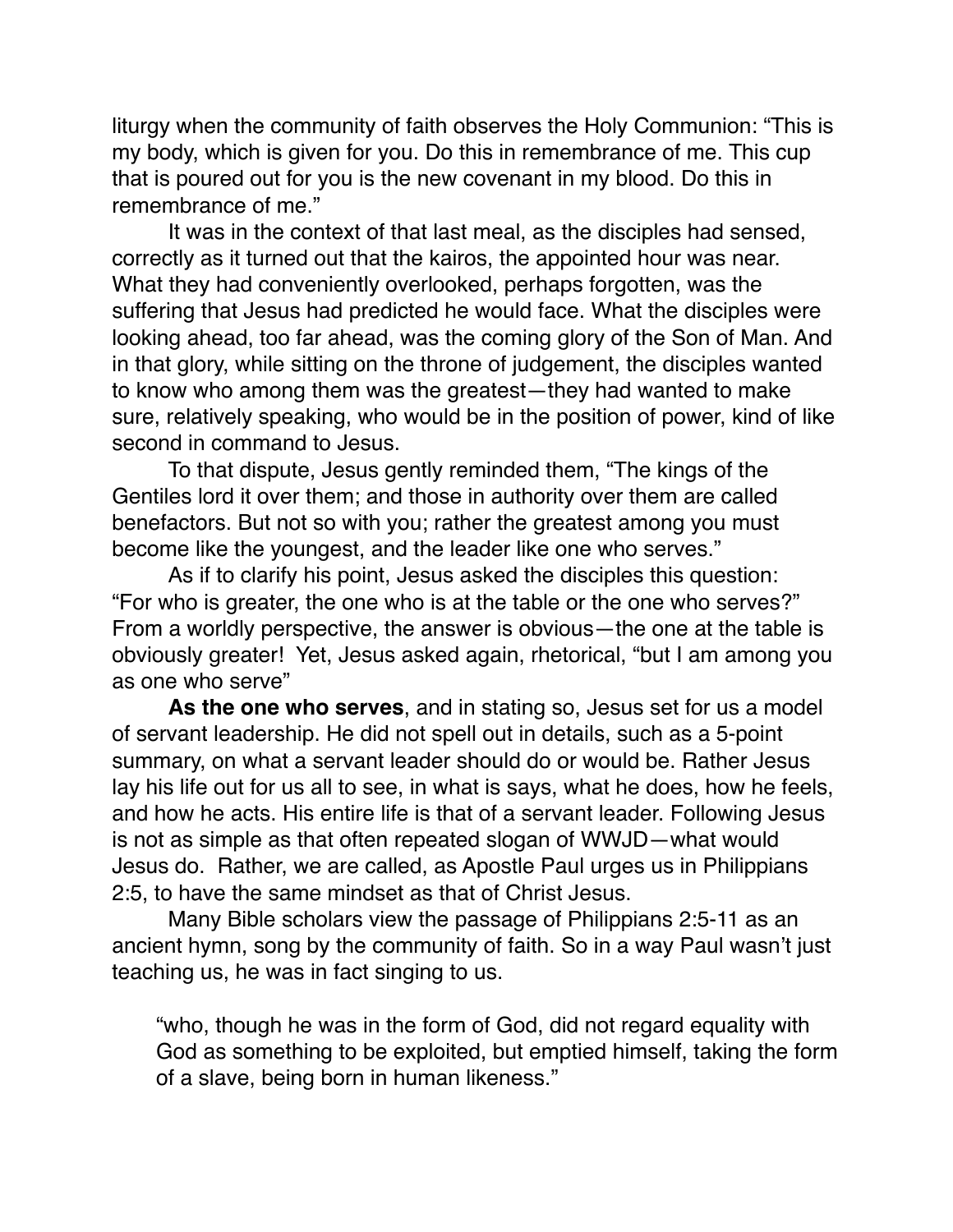That phrase 'emptied himself' in Greek is 'kenosis'. It is not a static verb, but an active and reflective verb, denoting an action that one does to oneself. So such self-emptying is entirely voluntary, entirely by one's choice. Kenosis is also a continuous verb, denoting the action as present in tense, and undetermined in duration. In a sense, kenosis describes this self-emptying act as ongoing, without end.

What has Jesus been self-emptying of? You may ask. He has been self-emptying of his own will and becoming entirely receptive to the divine will of God. That is the mindset that Apostle Paul urges us to have, to follow. Unfortunately, the dominant mindset that we do see in North America, is far from that.

Author and theologian Sallie McFague, in her book titled *Blessed Are the Consumers,* published in 2013, calls out what she sees as the 'religion of consumerism', which she defines as 'finding meaning and fulfillment through consumption of goods'. It is a pervasive mindset in the North American society. It regulates not only our mind, but also our actions, so much so it seems to demand our loyalty as well. McFaque wrote that, 'While we may be Democrats or Republican, Asians or African, Baptist or Presbyterian, PhDs or high-school dropout, males or females, what we all hold in common is our participation in the religion of consumerism—a reality that seems such a natural part of all our lives that we can scarcely imagine an alternative."

To illustrate her point, McFague points to the passionate speech that President George W. Bush gave immediately after the 9/11 attack in 2001, where citizens were urged as their patriotic duty to spend, to go to Disney World, and to enjoy life. It is as if we could spend our way out of any trouble, any conflict, any heartbreak.

In case one might be tempted to think that we as the society have changed, have evolved or have made much progress in the last twenty years. We haven't! Just look closely at the past two years of the global pandemic. When we find ourselves locked down and locked in, what was our collective response? We shopped and spent massively, online. The methodology may have changed, but the mindset stays the same. There must be a better way!

In your relationships with one another, have the same mindset as Christ Jesus, urges Apostle Paul. To have the same mindset is to think, to judge, to seek for, and to care for, in the same way as that of Christ. Paul reminds us that we as the community of faith already shares in so many